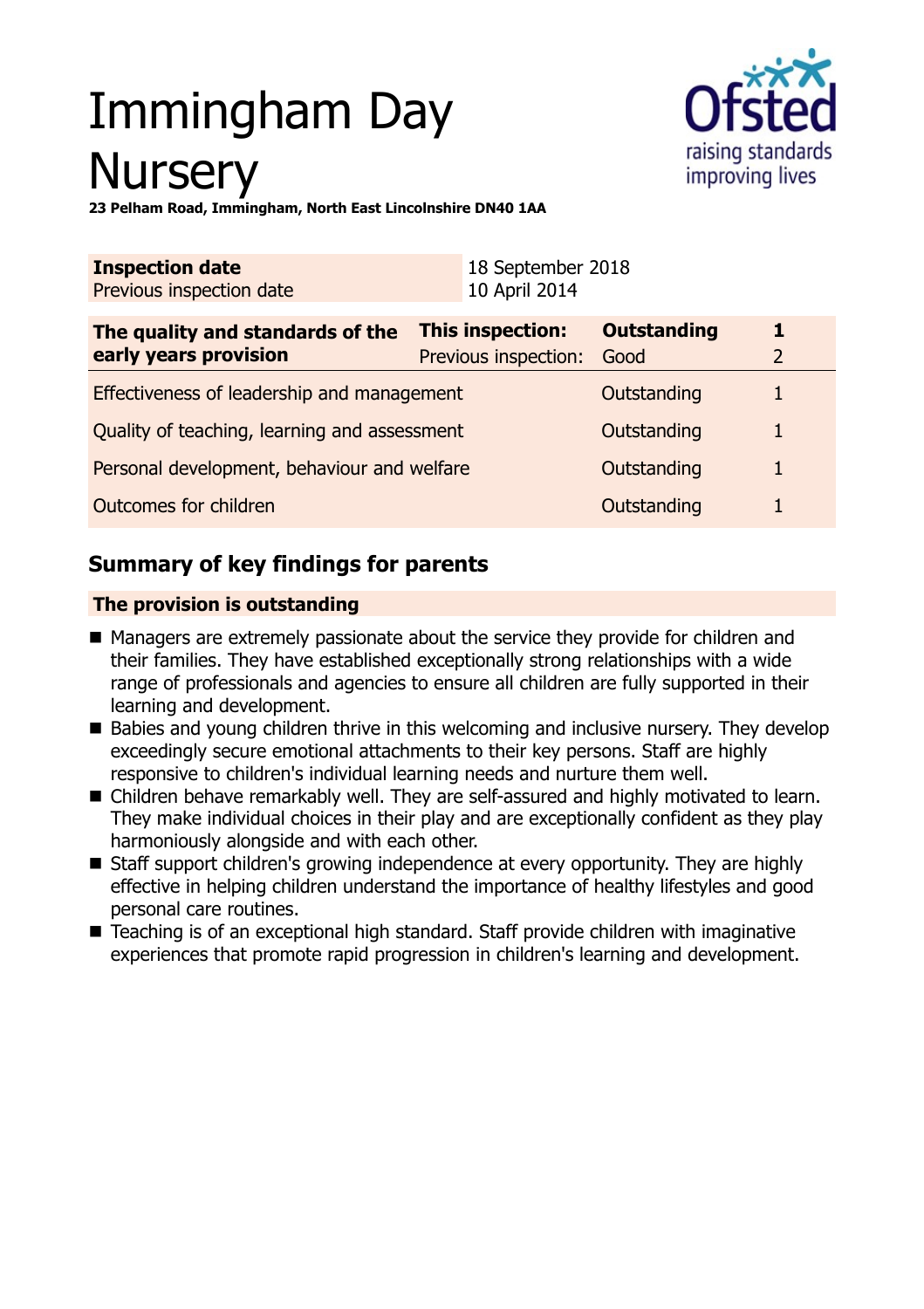## **What the setting needs to do to improve further**

#### **To further improve the quality of the early years provision the provider should:**

 $\blacksquare$  enhance the already very good partnerships with parents to help them continue their children's learning at home more successfully.

#### **Inspection activities**

- The inspector had a tour of the areas used by the children both indoors and outdoors.
- $\blacksquare$  The inspector talked to children, staff and parents at appropriate times during the inspection.
- Thee inspector completed a joint observation with the manager.
- $\blacksquare$  The inspector held a meeting with the general manager and manager and looked at relevant documentation and evidence of the suitability of staff
- $\blacksquare$  The inspector observed the quality of teaching during activities, indoors and outdoors, and assessed the impact this has on children's learning.

#### **Inspector** Julie Dent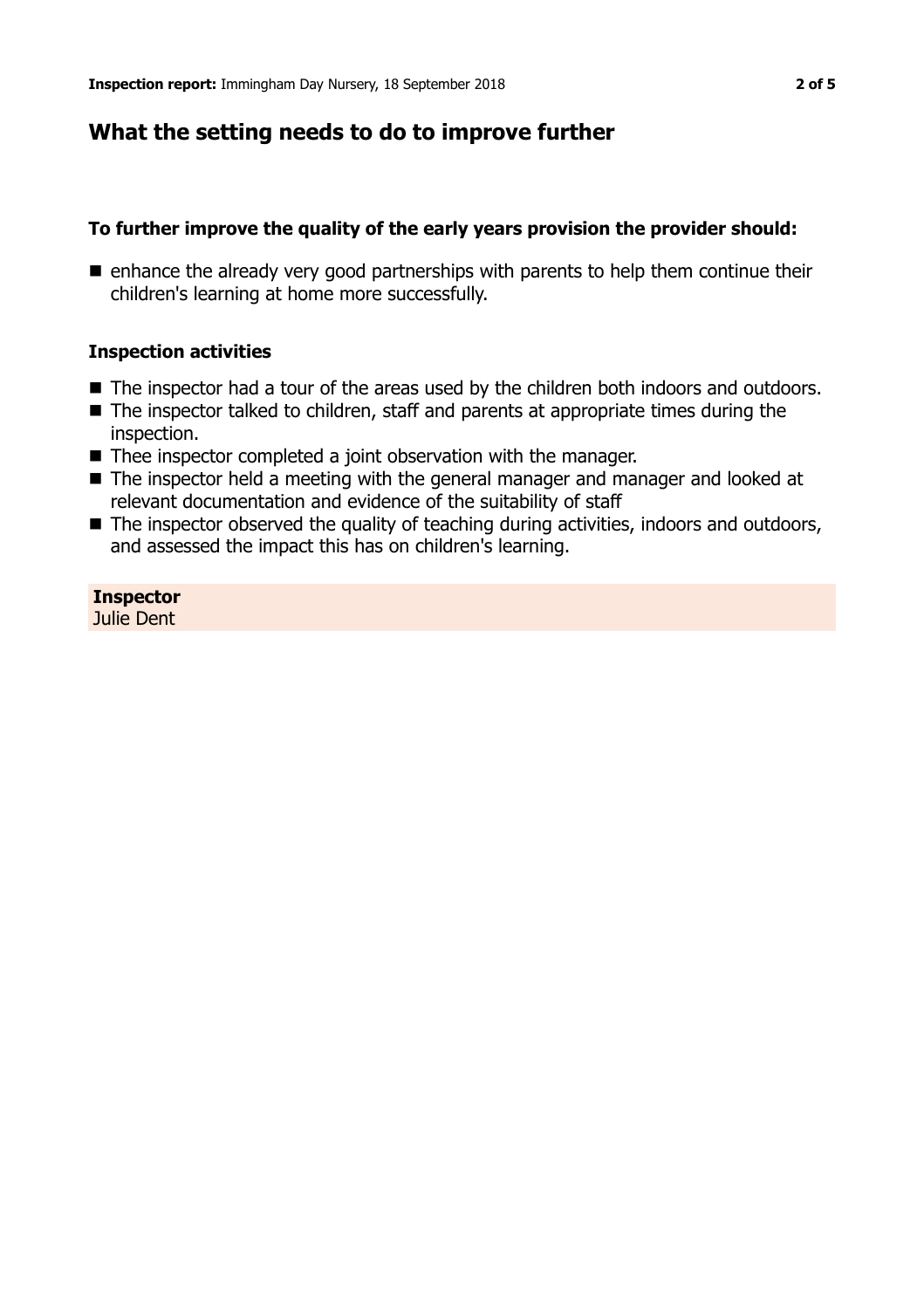# **Inspection findings**

## **Effectiveness of leadership and management is outstanding**

Safeguarding is effective. The manager systematically challenges and extends staff's knowledge of child protection. Staff benefit from regular supervisions with the manager who ensures training is completed and implemented successfully. She carries out robust reviews of staff practice to sustain the extremely effective teaching and supports staff to deliver exceptionally high- quality learning and development opportunities. This impacts tremendously on all children's learning and supports their outstanding progress. Staff are passionate and energetic and thoroughly enjoy their work and strive to be the best they can. While staff encourage parents to contribute to their child's learning and development they acknowledge they could do more to help parents continue their children's learning at home. The manager seeks the views of parents, children and staff to set attainable targets to drive continual improvements.

## **Quality of teaching, learning and assessment is outstanding**

Children's learning is significantly enhanced by the staff's highly skilled interactions. Staff monitor the progress children make, for instance, by using detailed assessments and plan highly stimulating activities linked to children's interests. Children who have special educational needs and/or disabilities benefit exceptionally well from tailored interventions to close any gaps. Staff expertly lead an activity to support children's mathematical knowledge. They promote the language of size superbly as the children use big and little containers and discuss quantity as they make cakes in the mud kitchen. Staff are confident and allow children time to play and develop their own ideas. For instance, in the construction area children build a 'Fire Station' with a superb range of resources and keep it to show parents when they are collected at the end of the day. Staff support understanding of the world exceptionally well. They help children to understand why people have different lifestyles and different roles within the community. For example, 'Refuse Collectors' and the Police visit the nursery to talk about their roles.

## **Personal development, behaviour and welfare are outstanding**

Children learn to respect and care for one another. They listen attentively to each other and engage in discussions. For example, children talk about their feelings at the start of the day and care for each other impeccably well. All children have the opportunity and freedom to explore and investigate the well-planned learning areas which are well resourced. Staff place a strong emphasis on teaching children about the importance of exercise. For example, children enthusiastically play on the outdoor climbing frame and are supported extremely well to use the pedals on the bicycles. Staff support children's independence exceptionally well. Children take great pride in serving their own lunch and tiding away the dishes.

#### **Outcomes for children are outstanding**

All children make excellent progress from their starting points. The gaps between groups of children close significantly and, in some instances, exceed expectations. Older children gain a secure understanding of colour as they mix the paints together to create new shades. Children are very well prepared for school. They accept challenges and are engaged and motivated to learn.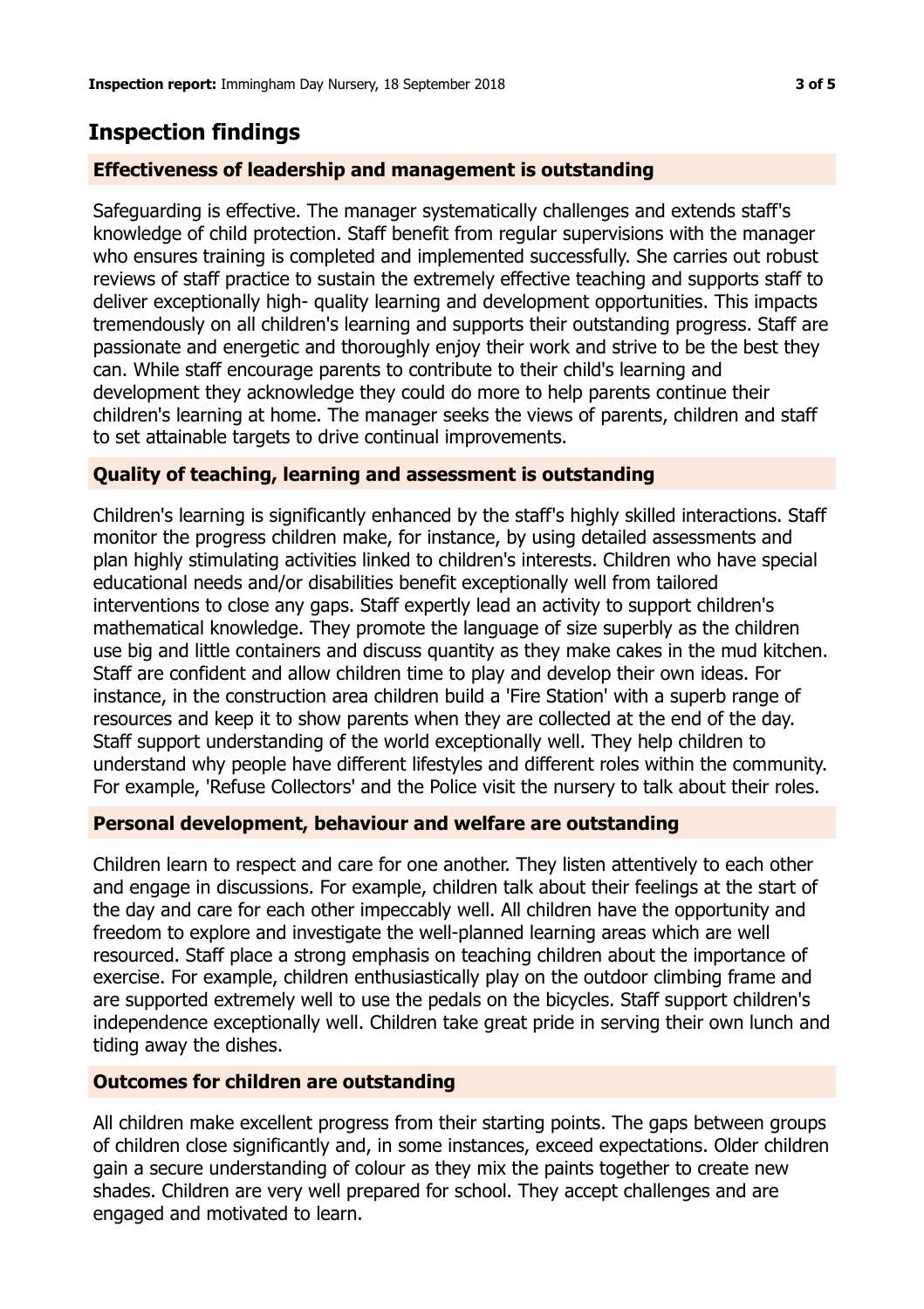# **Setting details**

| Unique reference number                             | 205549                                                                               |  |
|-----------------------------------------------------|--------------------------------------------------------------------------------------|--|
| <b>Local authority</b>                              | North East Lincolnshire                                                              |  |
| <b>Inspection number</b>                            | 10068968                                                                             |  |
| <b>Type of provision</b>                            | Full day care                                                                        |  |
| <b>Registers</b>                                    | Early Years Register, Compulsory Childcare<br>Register, Voluntary Childcare Register |  |
| Day care type                                       | Childcare on non-domestic premises                                                   |  |
| <b>Age range of children</b>                        | $0 - 4$                                                                              |  |
| <b>Total number of places</b>                       | 50                                                                                   |  |
| Number of children on roll                          | 40                                                                                   |  |
| Name of registered person                           | Chappill, Paul                                                                       |  |
| <b>Registered person unique</b><br>reference number | RP512263                                                                             |  |
| Date of previous inspection                         | 10 April 2014                                                                        |  |
| <b>Telephone number</b>                             | 01469 571177                                                                         |  |

Immingham Day Nursery is a privately run nursery. The nursery opens five days a week for 51 weeks of the year, from 7.30am to 5.45pm all year round. There are 8 staff. Of these, all staff hold appropriate early years qualifications. The nursery receives funding for early years education for children aged two, three and four years old.

This inspection was carried out by Ofsted under sections 49 and 50 of the Childcare Act 2006 on the quality and standards of provision that is registered on the Early Years Register. The registered person must ensure that this provision complies with the statutory framework for children's learning, development and care, known as the early years foundation stage.

Any complaints about the inspection or the report should be made following the procedures set out in the guidance Complaints procedure: raising concerns and making complaints about Ofsted, which is available from Ofsted's website: www.ofsted.gov.uk. If you would like Ofsted to send you a copy of the guidance, please telephone 0300 123 4234, or email [enquiries@ofsted.gov.uk.](mailto:enquiries@ofsted.gov.uk)